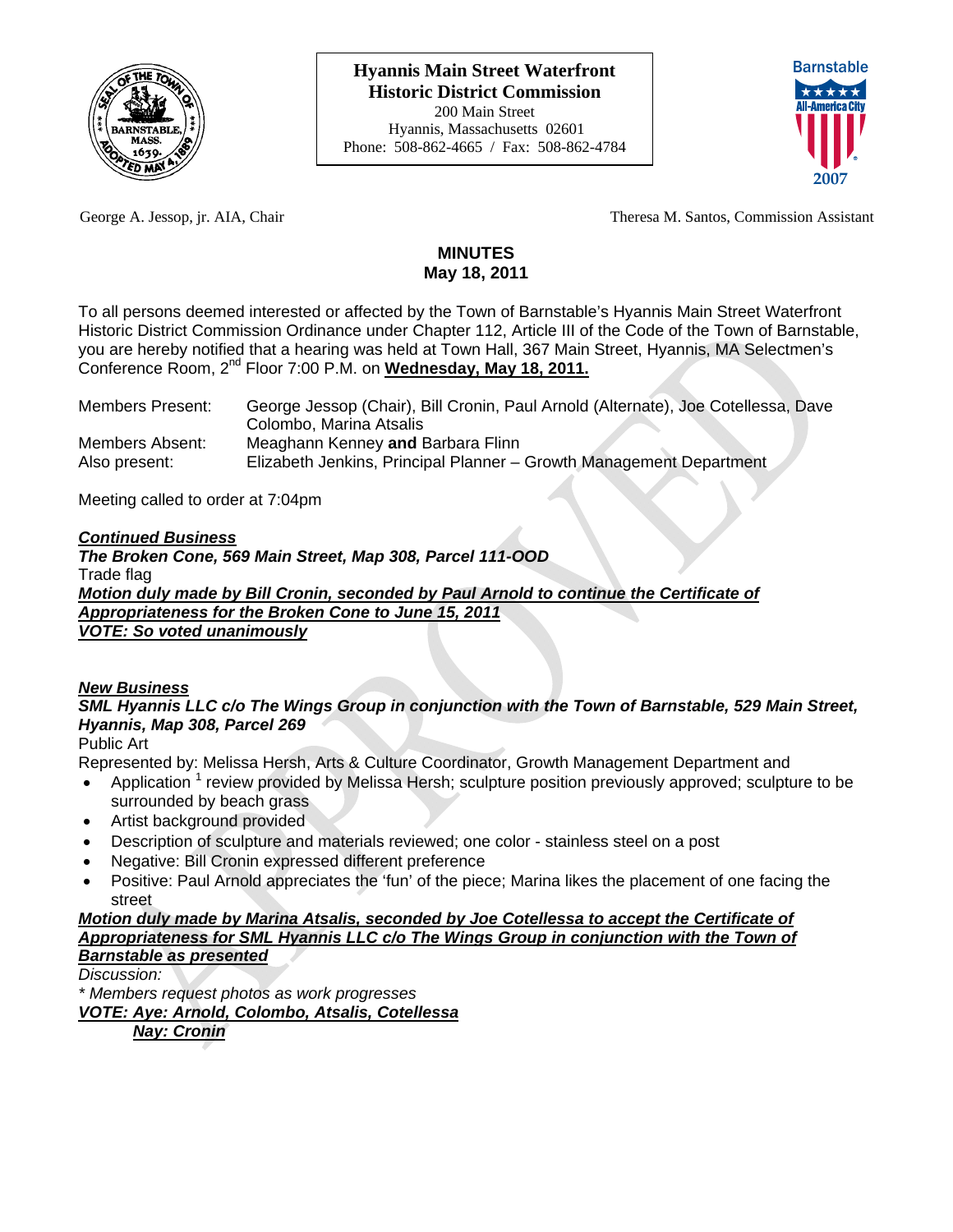## *Park Square Professional Building / Duffy Health, 94 Main Street, Map 327, Parcel 195 (cont'd from 5/4/11)*

Light poles and fixtures, HVAC screening Represented by Roy Catignani

- Updated plan submitted  $2^2$
- Recommendations made by HHDC on 5/4/11 incorporated
	- o Screening and landscaping of HVAC units: solid white vertical board fence *not vinyl* not to exceed bottom of window
	- o Evergreen planting with a terrace-look; owners respectfully request to let the street hedge grow and be maintained to a maximum height of 24"
- Members speak to future issues screening of utility meters on the northerly side of the building; lattice with eventual plantings set back required 3'
- Light Poles
	- $\circ$  Roy Catignani provides manufacturer capabilities in regards to height; can reduce height by 42"
- Pole base
	- o members voice concerns regarding installed poles not approved by HHDC and regardless of what other departments or staff approve, approval is still required by the HHDC for any exterior work
	- $\circ$  break-away bases; location not in view of public in parking lot; Catignani requests the members consider this a true hardship
	- $\circ$  Colombo addresses the fact that these poles are in the back of the building and the committee needs to move forward
	- $\circ$  Jessop urges modification for the bases to be finished off properly = rubbed, filled and smoothed out; Catignani states that this is a reasonable request; both Cronin and Cotellessa request that the bases be removed; Colombo concurs with Jessop to modify the base and make it appropriate
	- o All members agree that this issues could have been avoided had the applicant brought it before HHDC in the first place as is required; proper planning would prevent issues such as this in the future
	- $\circ$  Jessop provides option: a) treat the base the way it is with proper beveling of the top to match the top to match the round to the square base making a transition, plus grinding off all the ribs above ground and cement finishing - filling all the holes and voids and providing a smooth cement finish to the exterior, hand rubbed for a smooth finish – rubbing could be colored to bring the base into conformity with the pole itself – or – cut them down to within 6" of the asphalt elevation and remount them

## *Motion duly made by Bill Cronin, seconded by Dave Colombo to approve the design of the lamp poles by removing 2' of the concrete base and 16" of the shaft*

*VOTE: Aye: Cronin Nay: Arnold, Cotellessa Abstain: Colombo, Atsalis Motion fails*

*Motion duly made by Dave Colombo, seconded by Paul Arnold to approve the application with the transitional beveled edge of the top of the concrete column, grinding off the ribs and an application of a smooth hand rubbed finish painted black to match and blend with the poles*

*Motion made and seconded to accept as an alternate solution to the proposed submission of the existing head, the shaft cut 42" shorter, the existing column base, and treatment of the concrete base by beveling and grinding removal of ribs, grinding the top smooth, and beveling to transition to the black post base, hand rubbed cement finishing to fill all the voids VOTE: Aye: Colombo, Arnold, Cotellessa, Jessop*

 *Nay: Atsalis, Cronin*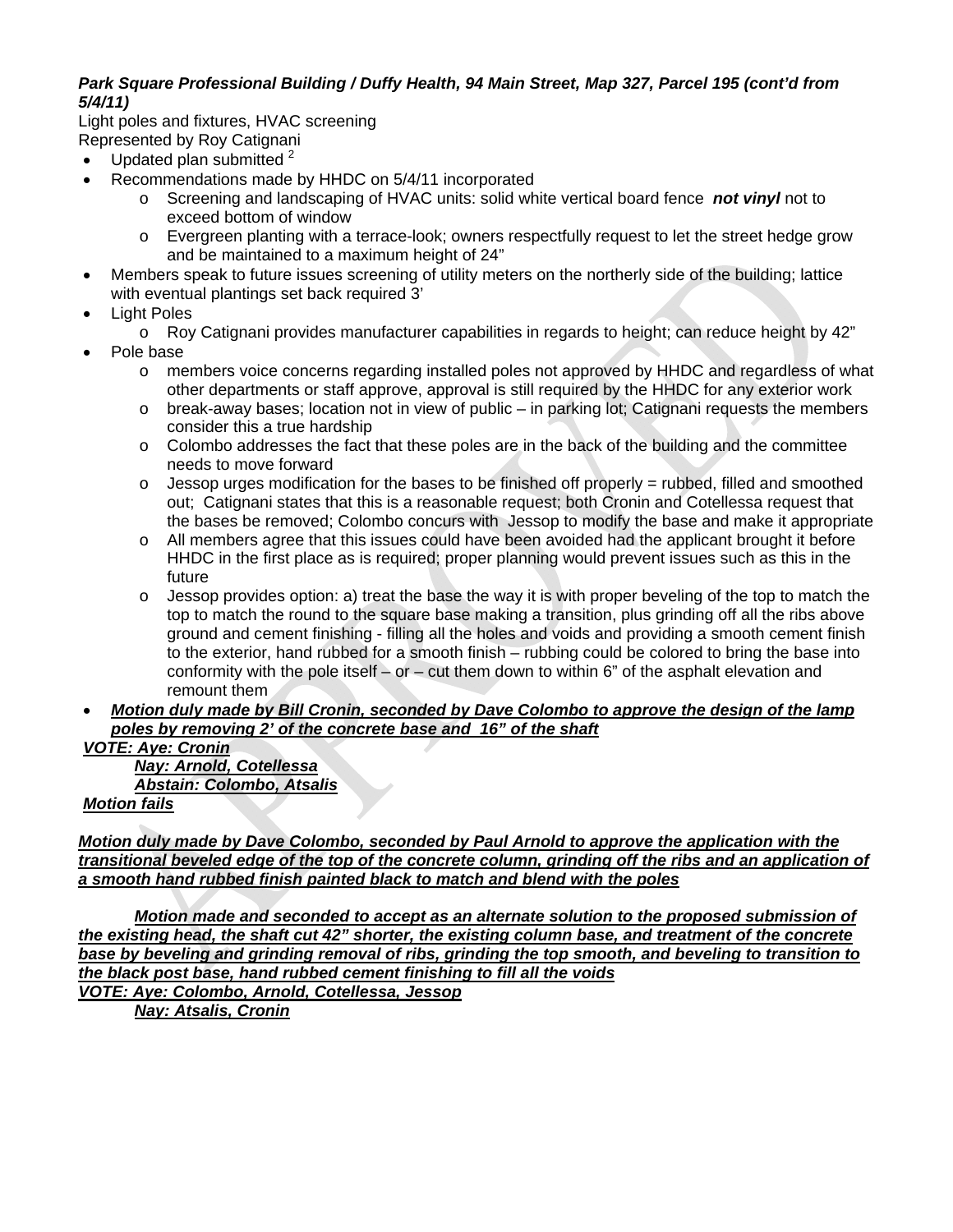## *Motion passes*

*Motion duly made by Dave Colombo, seconded by Paul Arnold to approve the application with solid Azek fencing as proposed in the vertical height as proposed with the Japanese Barberry at 30", with 3x4 posts, Cape Cod Cap and as detailed on submitted page PL-1 446 of the submission; proposed Boxwood hedge at perimeter at 24" high VOTE: so voted unanimously*

## *Barboza Financial Marketing, 684 Main Street, Hyannis, Map 308, Parcel 140*

Business Sign

Represented by Mr. Barboza

- Application  $3$  review provided
- Sign placement will be in the third  $(3<sup>rd</sup>)$  position of the existing ladder sign
- Updated color photo submitted into record  $4$  due to change in fonts
- Business identification sign clarification provided by Elizabeth Jenkins
- Fence post is white
- Divider acts as post edge

### *Motion duly made by Bill Cronin, seconded by Joe Cotellessa to accept the sign design for Barboza Financial Marketing as presented*

*Discussion:* 

*\* Implied gray line to be added VOTE: So voted unanimously*

#### *Minor Modification continuation*

### *Beech Tree Alley, 599 Main Street, Hyannis, Map 308, Parcel 118*

Exterior color change; landscape plan – front building; handicap ramp – left side, front building; two (2) windows on front building

Represented by Philip Miller

- Clearance for handicap access verified;
- Handicap ramp designed with vertical board and painted, same 4x4 post with traditional cap; concrete ramp will be finished appropriately; landing to be addressed, needs to be a minimum of 5x5 with two rails, applicant to review and provide clarification to HHDC
- Emergency egress reviewed; tables in plan are representational only and will not remain; placement will be moved closer to the corner and have 6' wide gate with panic hardware as required
- Applicant requesting to match existing traditional white fence and place up at street front
- Jessop requests appropriate drip line on outer edge of tree; Jenkins suggests conferring with the TOB Tree Warden Charlie Genatossio and abide by his recommendations; applicant states root system is intact and nothing will be done to harm the tree; members request further detailed landscape plans as they progress, all of which requires HHDC approval
- Decking: no new decking proposed; existing planking will remain
- Fish pond installed in the front, filled with Koi
- Plantings on property line to be shared with abutter
- Lighting design to be brought before HHDC in the future when ready
- Windows added on sides, same size and configuration
- Patio flower boxes in front will abide by all safety requirements
- Patio pavers in front and back existing brick will be utilized for this
- Reiteration of building colors: front Windham Cream and sidewalls of Hawthorne Yellow, windows will be Hunter Green; middle – exterior trim White Blanco, exterior sidewall in Philipsburg Blue, exterior doors Heritage Red; rear building exterior trim White Blanco, exterior sidewall in Heritage Red, exterior doors in Philipsburg Blue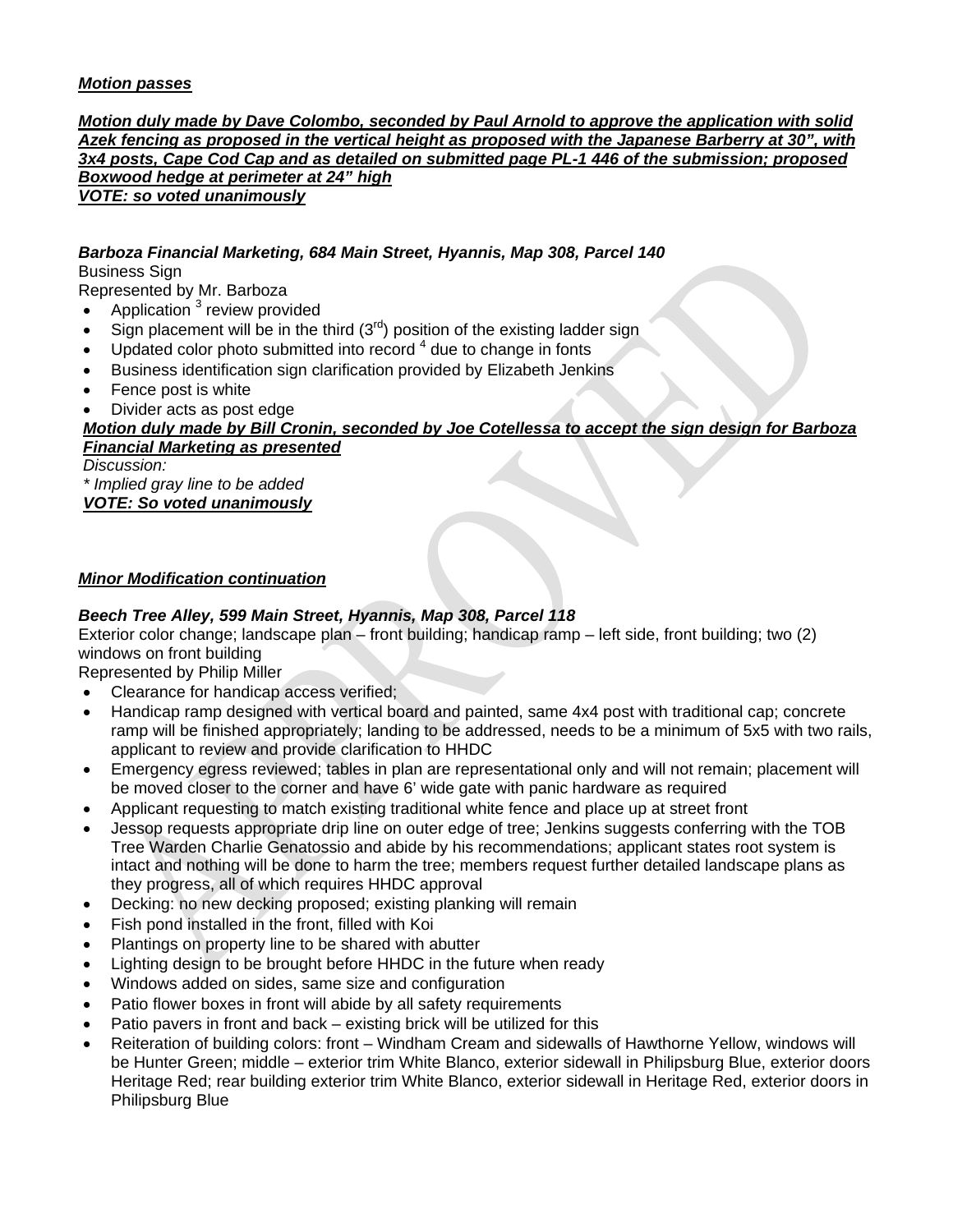#### *Motion duly made by Bill Cronin, seconded by Marina Atsalis to accept the changes as shown, contingent upon receipt of detailed landscape plans and verification of abidance regarding handicap ramp and access VOTE: So voted unanimously*

Applicant will return with signage at a future date

## *Minutes of April 20, 2011*

*Motion duly made by Bill Cronin, seconded by Joe Cotellessa to approve the minutes of April 20, 2011 as submitted*

*VOTE: So voted unanimously*

# *Minutes of May 4, 2011*

## *Motion duly made by Bill Cronin, seconded by Joe Cotellessa to approve the minutes of May 4, 2011 as amended*

## *Discussion:*

- Add 'mature' to English Boxwood
- Add "suggested' to reducing pole height and removal of stone bases

# *VOTE: So voted unanimously*

## *Other Business*

Review / Adopt District Design Guidelines Storefronts<sup>5</sup>

- Remove 'full cut off"
- Encourage light overflow onto sidewalks
- Encourage storefront sign lighting, yellow incandescent look
- Bring number of storefront to top, middle, center of door as suggested by the fire departments; Jenkins to add notation
- Add language: signage should be located within and centered on the sign fascia; add portion of design elevation intended for signage
- On large vertical display windows… a single light row at the top and / or on both edges is acceptable as well
- Window signage needs to be clearly visible and have consistent contrast

\*\*\* Beauty Parlor on Main Street currently has an oversized open sign – members request for Jenkins to draft letter addressing this

- Members encouraged to forward concerns directly to Jenkins with a copy to Jessop
- Handicap accessibility is part of a storefront design and criteria for this is important, continues to have a need to be addressed

#### *Motion duly made by Bill Cronin, seconded by Joe Cotellessa to approve the guidelines for storefronts as amended VOTE: So voted unanimously*

#### *Discussion:*

- Once completed, final document of guidelines will be made available
- Light poles and bases need to be addressed in the guidelines

## **Correspondence received:**

Letter received in response regarding the Asa Bearse House:

- Contractors informed on numerous occasions the requirement of approval from HHDC
- **•** Building Department has a standing Stop Work order  $-3^{rd}$  posting
- Discussion as to whether they should appear informally, under the circumstances an informal conversation is not acceptable; contractors need to provide detailed plans and submit a complete formal application before HHDC